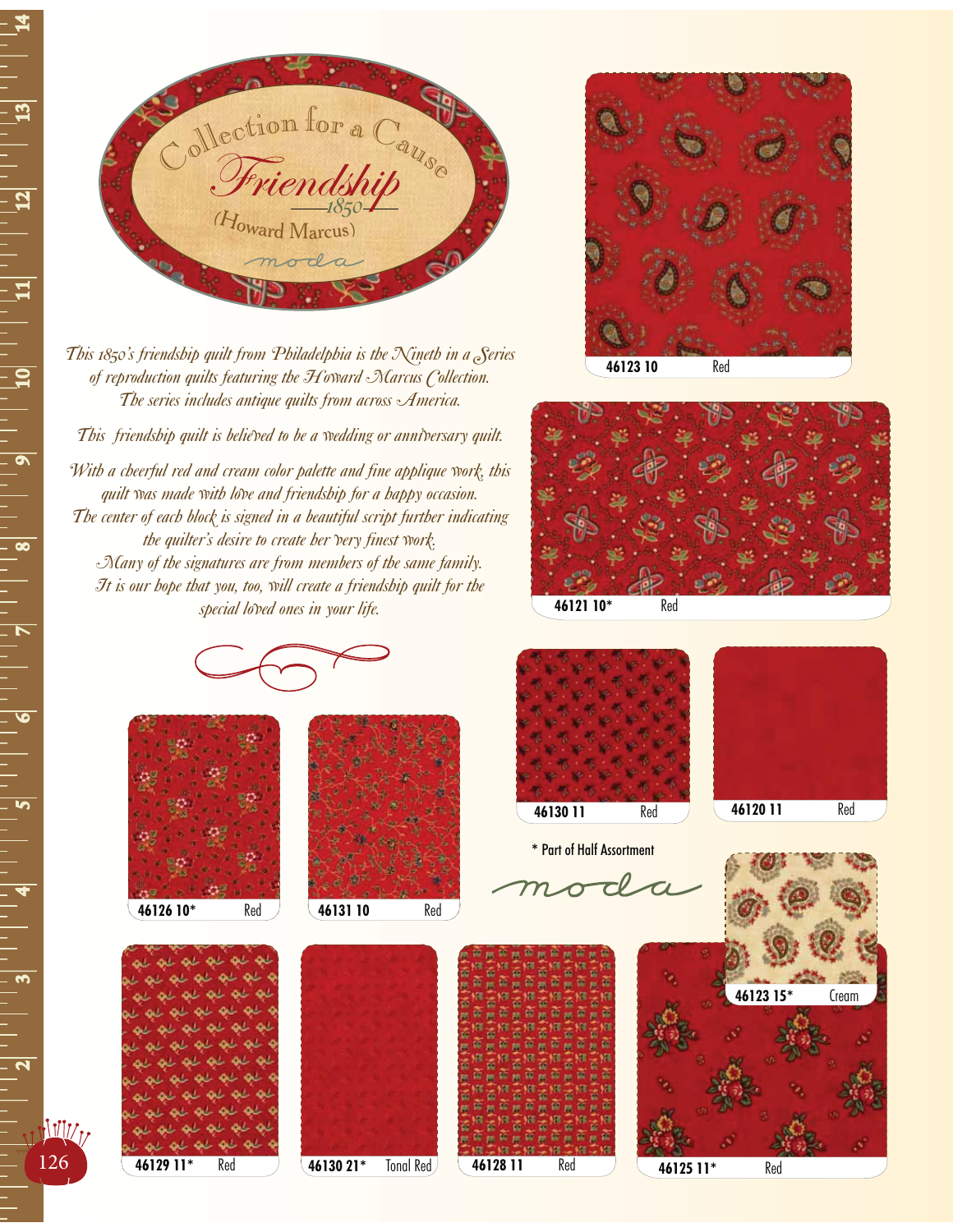## **Supporting the Cause...**

## **Feeding America**

"Whose mission is to feed America's hungry through a nationwide network of member food banks and engage our country in the<br>fight to end hunger."

KIT 46120 Collection - Friendship Kit includes precut sashing strips and applique squares. Size: 78"x 78" PS46120



moda











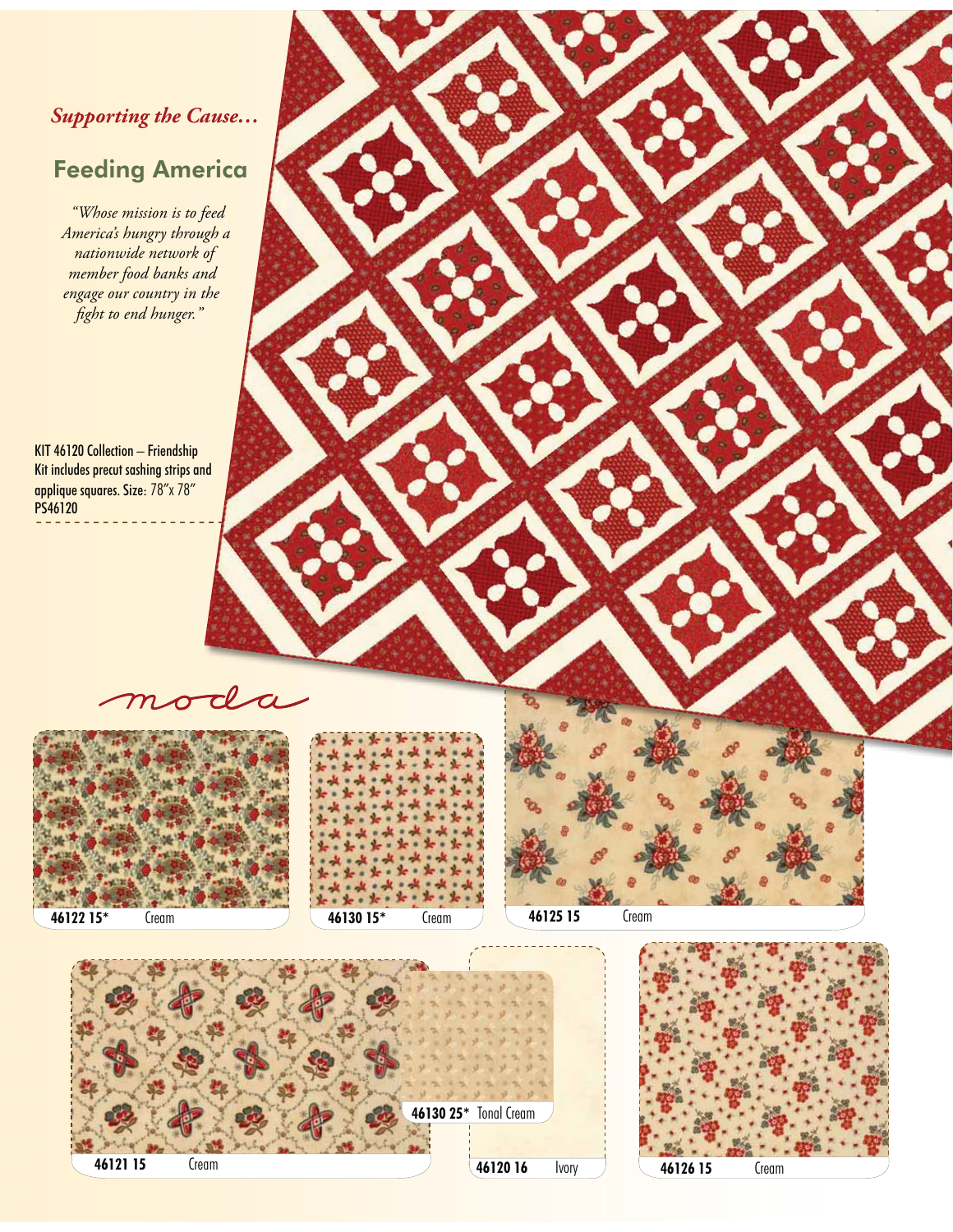moda



**46120 13** Aqua



**46121 13** Aqua



















की की की की **46129 13\*** Aqua